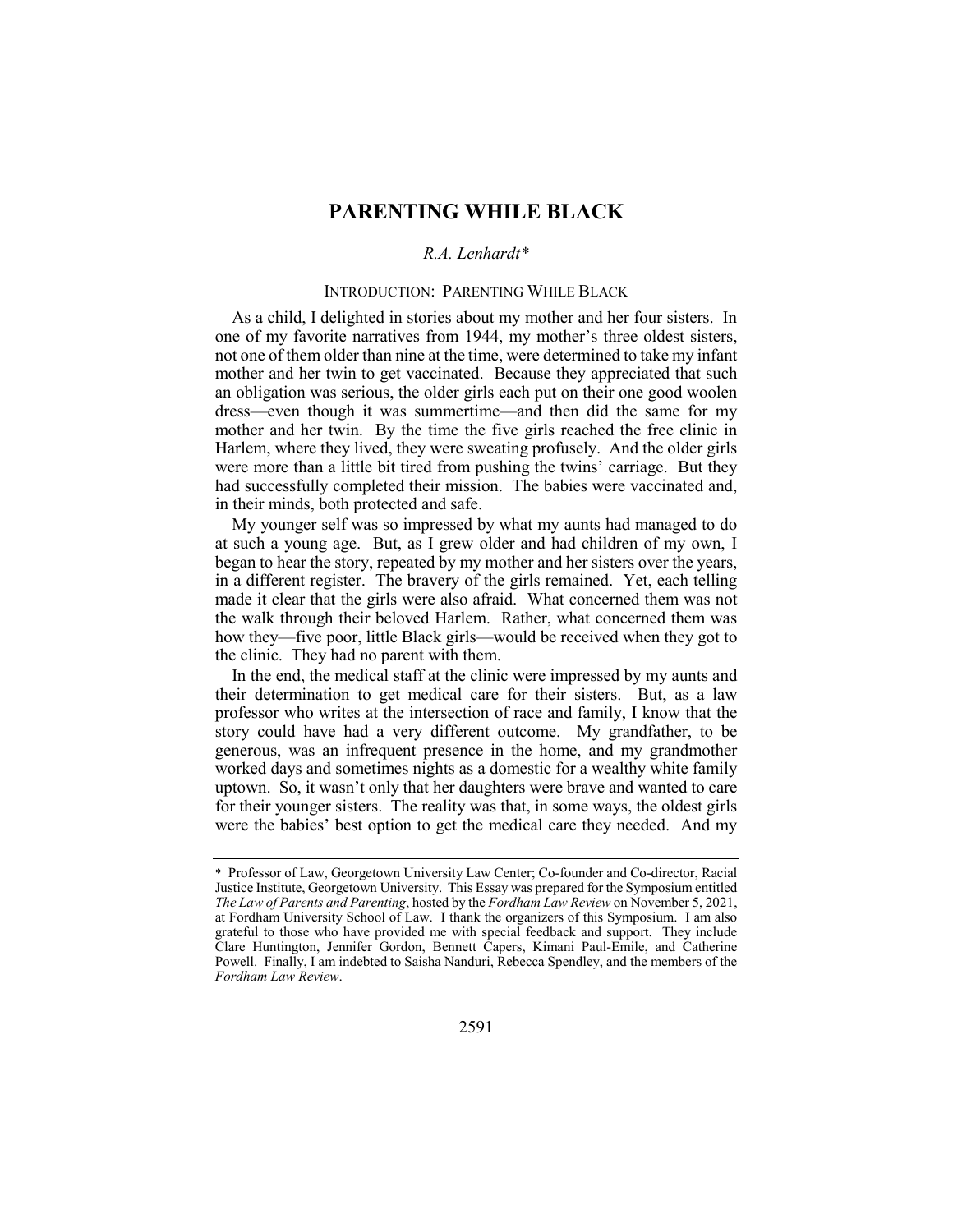aunts and my grandmother knew it. My grandmother was engaged in what I call "parenting while Black."

This Symposium on *The Law of Parents and Parenting* could not be more important in this moment. Changes in law and policy—not to mention developments such as the COVID-19 pandemic and its devastating effects on families—raise important questions about how to define parental rights and how to best support parents and children during these challenging times. The Symposium also presented important questions about issues of race, gender, sexuality, and class in our modern context. Even more salient in this space are issues of race. Here, as in other contexts, Black families, like my grandmother's and so many others, are the "canaries in the mine." Their experiences provide us with important insight into the signs of danger facing Black and Brown families. To that extent, the concerns of families, like my grandmother's, should be at the center of our discussion around families and the challenges they face in this moment.

This Essay intervenes in the conversation hosted by the *Fordham Law Review* by focusing on issues of race, which, as I have indicated elsewhere, remain underexplored in family law scholarship.1 More specifically, it endeavors to give greater context to the term "parenting while Black," which I utilized in the narrative that launched this iniquity. In the wake of George Floyd's death at the hands of police in 2020,2 people of all walks of life are all too familiar with the phrase "driving, or even walking, while Black."3 These phrases reference the scores of Black and Brown people killed or badly injured at the hands of white law enforcement officers, often when the need for such action was plainly unwarranted.4 In deploying the term "parenting while Black," I mean to invoke not only the criminal justice context, but also all the systems that inform the functioning and well-being of families of color. Enumerating such systems provides us with a deeper appreciation of the obstacles that parents of color must navigate in trying to provide for their children.

To that end, this Essay also points to the strategies and programs that might be utilized in trying to improve the well-being of Black and Brown families. This focus does not mean to suggest that there is no overlap between the challenges that Black and non-Black parents face in rearing their children. That cannot be squared with what we know about modern families.5 At the same time, if we are to ensure that all families and their members can flourish, we must begin to grapple in earnest with race and the race-based structural barriers that severely hinder Black families and their members. In other words, the lives of poor Black parents must be front and center in our discourse in this space.

<sup>1</sup>*. See generally* R.A. Lenhardt, *The Color of Kinship*, 102 IOWA L. REV. 2071 (2017). 2*. See generally* Jennifer M. Kinsley, *Black Speech Matters*, 59 U. LOUISVILLE L. REV. 1

<sup>(2020).</sup>

<sup>3</sup>*. See* R.A. Lenhardt, *Understanding the Mark: Race, Stigma, and Equality in Context*, 79 N.Y.U. L. REV. 803, 819–20, 863 n.304 (2004).

<sup>4</sup>*. See id.* at 923.

<sup>5</sup>*. See* Lenhardt, *supra* note 1.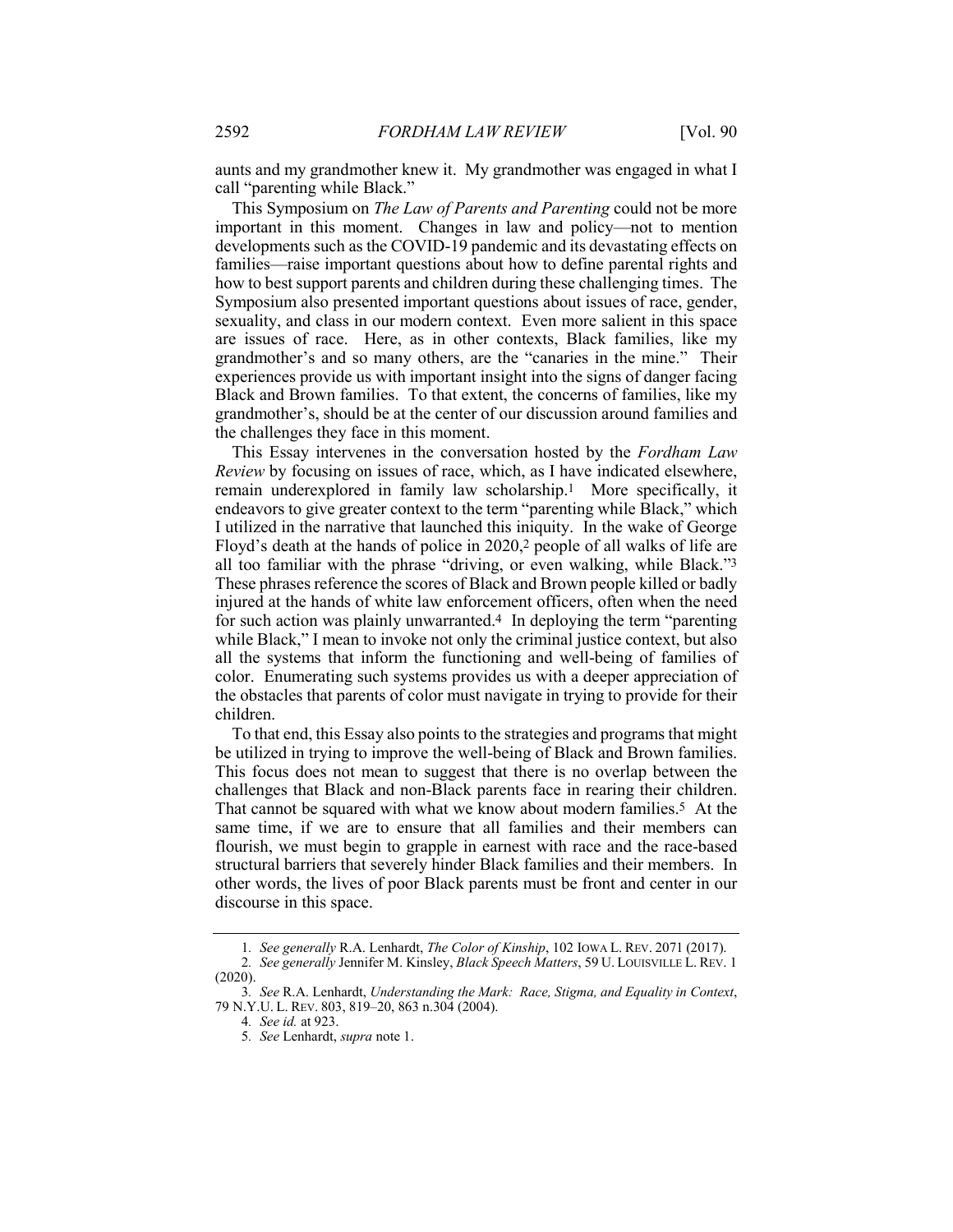Part I begins by examining Black parental rights during slavery and the Jim Crow era. Many will no doubt think even a short dive into history is not necessary to address current problems. But, as this part will make plain, that history provides essential context to the past and our current moment. Part II then considers the modern context and the plethora of systems that work to undermine the rights of parents of color. Next, Part III asks what it could mean to center the parental rights of Black parents in discussions of parental rights in a way that lifts, rather than overlooks, how differently situated Black and other families of color are from most families in our current system. Finally, the Essay ends with a few words on what an effort to reimagine parental rights would look like for parents of color and their children.

### I. BLACK PARENTAL RIGHTS UNDER SLAVERY AND JIM CROW

For good reason, most of the submissions to this wonderful Symposium focus on what parental rights mean today as family forms and structures shift and change,<sup>6</sup> and what they should mean as a normative matter, especially given the conversation launched by the Biden administration about what families need to function and even flourish in our current context.<sup>7</sup> Where Black parents are too often concerned, however, the past is prologue. It informs our past, but more importantly for purposes here, our future; a lens trained solely on the present can only provide so much insight. Because the standing of Black parents in the United States has always been deeply fraught, we must look backward, as well as forward, to comprehend fully how they are situated in this context.

Slavery provides an obvious starting point. The parental rights enjoyed by the parents at the center of most of the papers in this Symposium were ones that, as a formal matter, had almost nothing to do with the everyday lives of the Africans forcibly removed to what is now the United States. Indeed, as I have explained in prior work, a critical dimension of the slave system was the lack of parental control and formalization of intimate relationships and bonds.8 Informal manifestations of intimate bonds, such as "jumping the broom," were sometimes tolerated or even supported by slaveholders.9 But any efforts to legalize such connections during bondage were generally not permitted by law.

Likewise, even where an enslaved person was plainly the biological parent of a child, they were not formally recognized as such.10 The law of slavery accounted for much of this.11 Under its dictates, bondsmen and bondswomen in any one of the slaveholding states or territories had no agency or control

<sup>6</sup>*. Id.*

<sup>7</sup>*. See, e.g.*, CLARE HUNTINGTON, FAILURE TO FLOURISH: HOW LAW UNDERMINES FAMILY RELATIONSHIPS (2014).

<sup>8</sup>*. See* R.A. Lenhardt, *Marriage as Black Citizenship?*, 66 HASTINGS L.J. 1317, 1341 (2015).

<sup>9.</sup> TERA W. HUNTER, TO 'JOY MY FREEDOM: SOUTHERN BLACK WOMEN'S LIVES AND LABORS AFTER THE CIVIL WAR (1997).

<sup>10</sup>*. See* Lenhardt, *supra* note 3, at 856.

<sup>11</sup>*. See id.*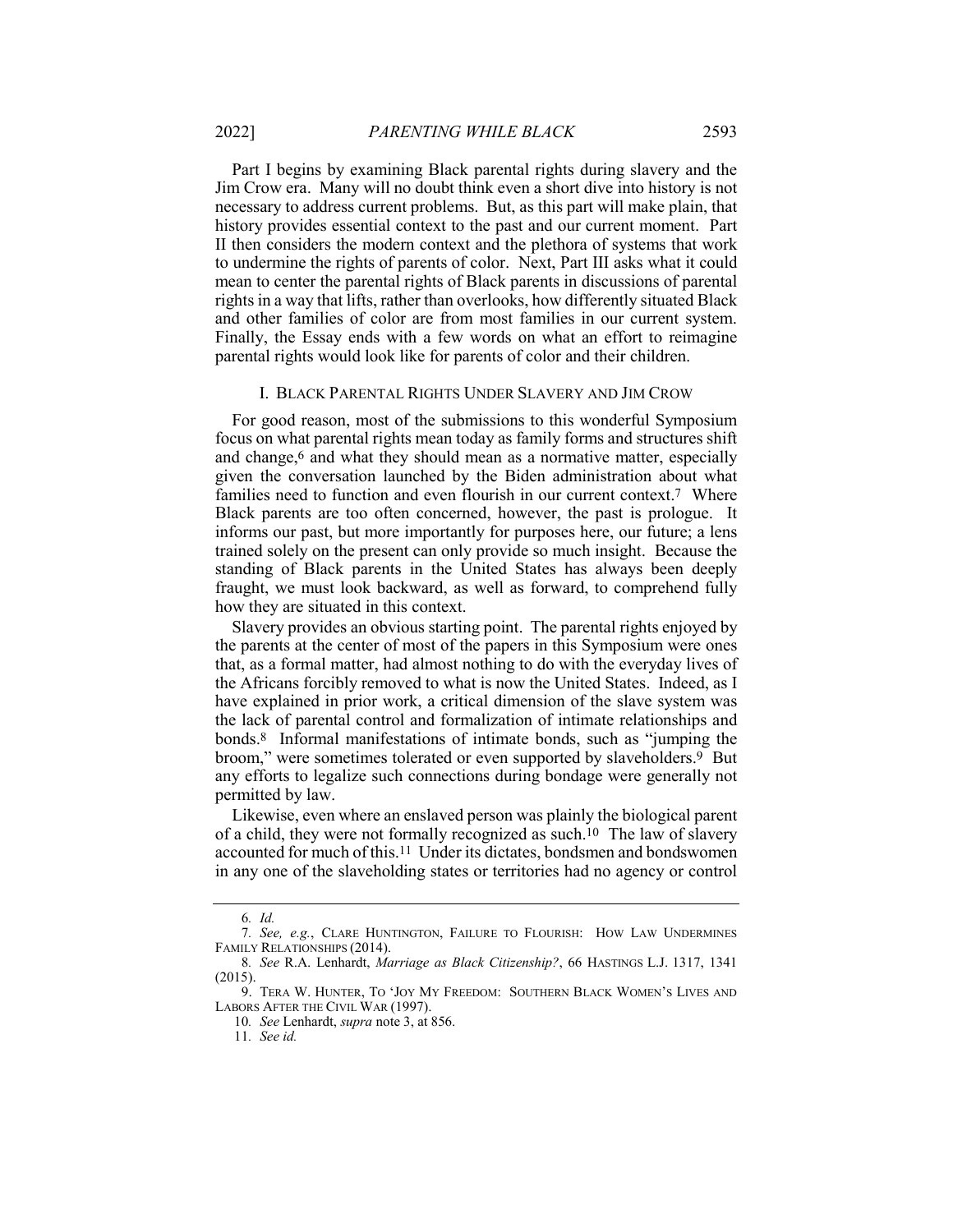over their offspring, who could be sold away from them at any time.12 Perhaps just as important in this realm was the psychologic impact of slavery on enslaved persons and the people whom they regarded—whether legal or not—as family.13 Slavery and the extent to which it served to separate bondspeople from their kin denied them a sense of "belong[ing]."14 As I explained in prior work, the "alienation from family" is "perhaps what most helped to commodify slaves stolen from Africa."<sup>15</sup>

With the end of slavery and the Fourteenth Amendment's inclusion of African Americans into the polity, some of the obstacles to intimate relationships and parenting diminished. For example, in the wake of emancipation, individuals previously never regarded as family became such under law.16 Similarly, couples not satisfied with informal ways of recognizing their relation, such as the use of jumping the broom, no longer had to do so. Instead, they could request to be formally married, with all the obligations and burdens it imposed under the law.17

However, the freedom and intimate choice available to some was certainly not enjoyed by all. Indeed, state and local officials and even the Freedman's Bureau established by the federal government often coerced former slavers uninterested in legal marriage or who preferred polygamous associations into marriage, sometimes under threat of punishment or even incarceration.<sup>18</sup> Retreat from other kinds of promises made to former slaves can be seen in other areas as well. For example, former slaves who abided by mandates to marry were led to believe that they would be free to operate their families and homes as they saw fit and without intervention from government officials. All too soon, however, it became clear the opposite was true.

Postbellum officials at all levels of government saw Black marriages and households as a way of internalizing the tremendous needs of former slaves in the wake of slavery.19 Not incidentally, the regulatory measures taken by those white officials, such as imprisonment, also helped to generate a new source of labor in slavery's wake.20 For example, impoverished Black husbands and fathers deemed not to have fulfilled their obligations as a partner or parent were frequently sentenced to hard labor camps as punishment for violations such as "bastardry, illegitimacy, and vagary," among other things.21 Even more significantly, Black children were also

<sup>12</sup>*. See id.* at 866. *See generally* TONI MORRISON, BELOVED (1987) (illustrating the story of a former slave whose children were sold and separated from her).

<sup>13</sup>*. See* Lenhardt, *supra* note 8, at 1353.

<sup>14</sup>*. See* Lenhardt, *supra* note 3, at 852–54.

<sup>15</sup>*. Id.* at 855. Notably, the mistreatment of families of color in the United States was not limited to African Americans. For example, Native Americans, Asian Americans, and Puerto Rican Americans were among those who also saw their family ties undermined by private or government actors. *See* Lenhardt, *supra* note 8, at 1328–35.

<sup>16</sup>*. See* Lenhardt, *supra* note 3, at 857.

<sup>17</sup>*. See* Lenhardt, *supra* note 8, at 1338–39.

<sup>18</sup>*. See id.* at 1328.

<sup>19</sup>*. See id.* at 1350 n.213.

<sup>20</sup>*. See id.* at 1341.

<sup>21</sup>*. Id.* at 1341–42.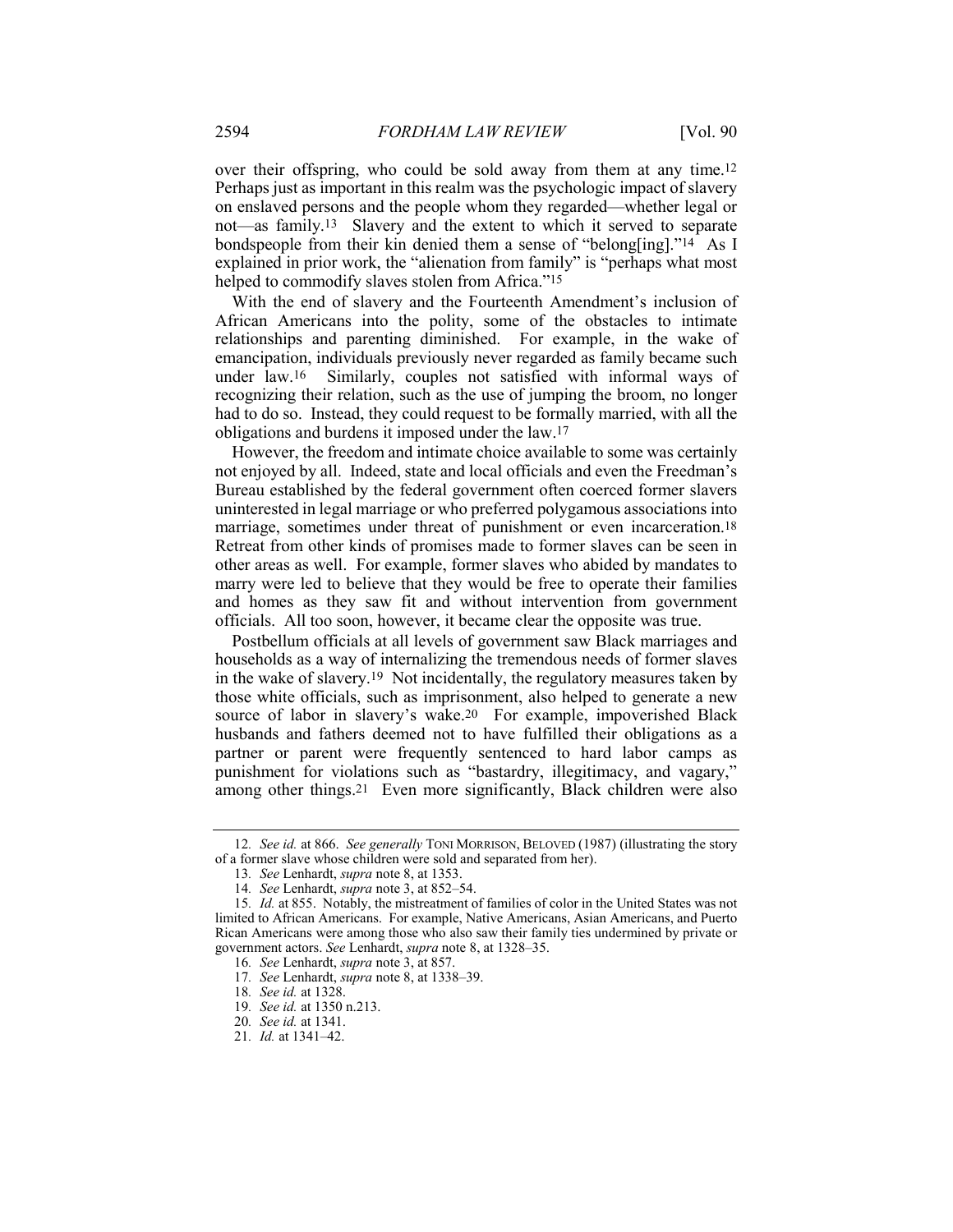sometimes sent to programs of this sort.22 The removal of children from their homes to farms that were essentially plantations very often happened without their parents' knowledge or permission.23 Indeed, the government did not respect Black parental rights during this time. Government authorities frequently worked in concert with white farm owners in developing so-called apprenticeships or, more accurately, newly fashioned plantations.24 The rights of Black parents were simply not mentioned or even acknowledged in far too many instances.25

#### II. THE CHALLENGE OF BLACK PARENTING TODAY

A great deal has happened since my aunts took it upon themselves to seek medical care for their infant sisters, an effort that resonates so much in this moment. In the time since their trip to the clinic unfolded, our country witnessed a major Civil Rights Movement and the passage of major civil rights laws, including the Voting Rights Act of 196526 and the Civil Rights Act of 1964.27 It also witnessed the election of both the first Black president of the United States, Barack Obama, as well as the first woman and person of color vice president, Kamala Harris.28

Because of these and other developments—including the protests challenging police mistreatment of Black people recently sparked in places like Minneapolis, New York, Los Angeles, and Washington, D.C.—we have developed a different way to talk about the impact of race on families. This is true not only for Black people, but also for other groups. Even with the hostility of some to issues of race, one can still recognize that people of all racial backgrounds might find themselves watching a made-for-TV movie detailing the brutal lynching of Emmett Till.29 Similarly, one might find that

25*. See id.*

<sup>22</sup>*. Id.*

<sup>23</sup>*. Id.*

<sup>24</sup>*. See* Richard Paul Fuke, *Planters, Apprenticeship, and Forced Labor: The Black Family Under Pressure in Post-Emancipation Maryland*, 62 AGRIC. HIST. 57, 59 (1988). In Maryland, planters apprenticed as many as 3000 children under the state's relevant Black Code provision. *Id.* at 58.

<sup>26.</sup> Pub. L. No. 89-110, 79 Stat. 437 (codified as amended in scattered sections of 52 U.S.C.).

<sup>27.</sup> Pub L. No. 88-352, 78 Stat. 241 (codified as amended in scattered sections of 42 U.S.C.).

<sup>28.</sup> Lisa Lerer & Sydney Ember, *Kamala Harris Makes History as First Woman and Woman of Color as Vice President*, N.Y. TIMES (Aug. 26, 2021), https://www.nytimes.com/<br>2020/11/07/us/politics/kamala-harris.html [https://perma.cc/6DXL-6ERP]; *Presidents:* [https://perma.cc/6DXL-6ERP]; *Presidents: Barack Obama*, THE WHITE HOUSE, https://www.whitehouse.gov/about-the-white-house/ presidents/barack-obama/ [https://perma.cc/2PFT-JUX8] (last visited Apr. 2, 2022). The first Black woman to be nominated to the U.S. Supreme Court, Judge Ketanji Brown Jackson, was recently confirmed by the U.S. Senate. *The Senate Confirms Ketanji Brown Jackson to Serve on the U.S. Supreme Court*, THE WHITE HOUSE, https://www.whitehouse.gov/kbj/ [https://perma.cc/R3LK-WLAJ] (last visited Apr. 22, 2022).

<sup>29</sup>*. See* Caroline Framke, *ABC's 'Women of the Movement' Takes on the Emmett Till Case, and a Black Mother's Grief That Remains Too Familiar: TV Review*, VARIETY (Jan. 6, 2022, 8:00 AM), https://variety.com/2022/tv/reviews/women-of-the-movementreview-emmett-till-1235146681/ [https://perma.cc/7PDL-3HZB].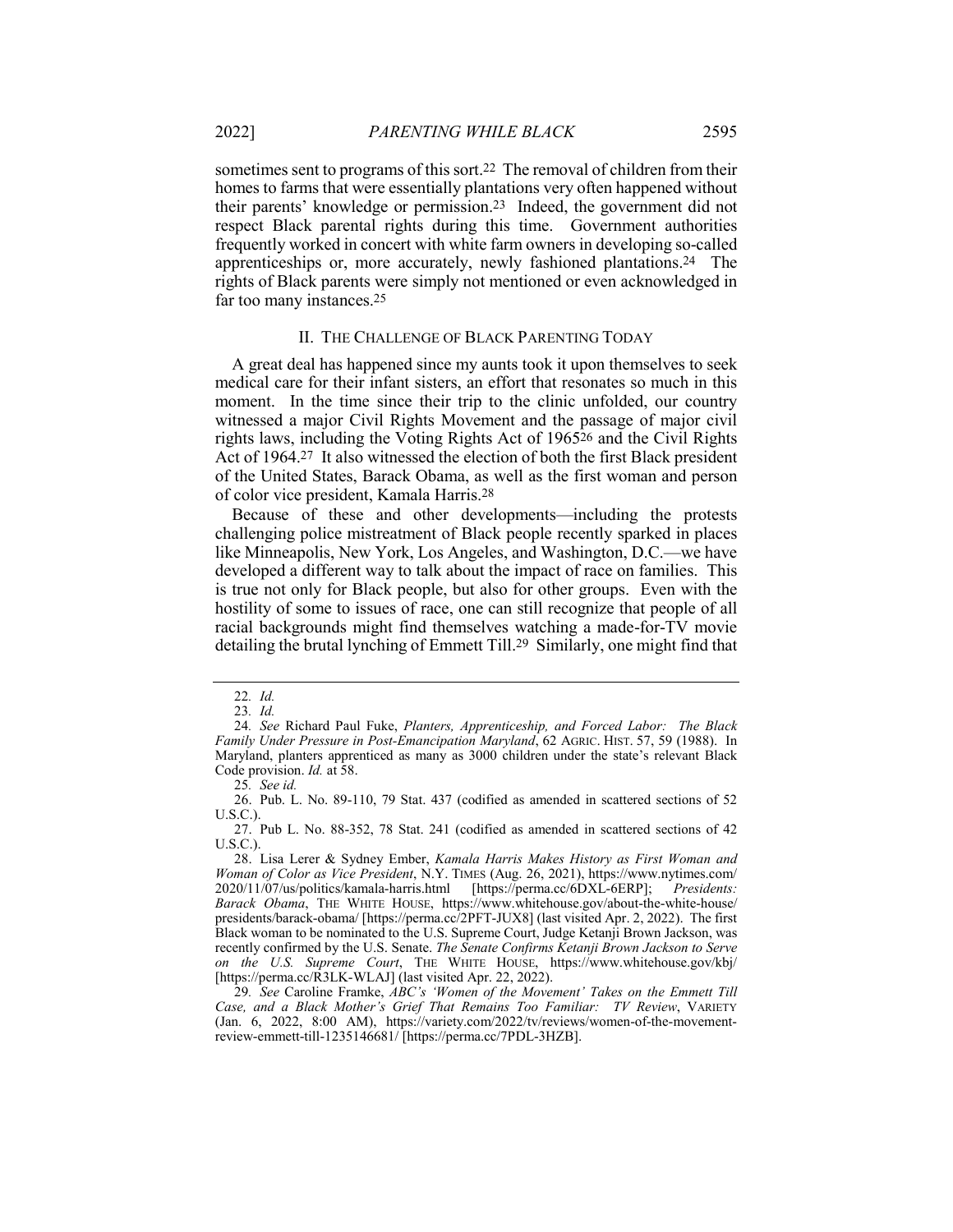Black parents are not the only parents who feel compelled to engage in "the talk,"30 a conversation about racial bias among law enforcement and the steps even very young Black girls and boys should take to ensure their safety. White parents, if not engaging in the talk themselves, have increasingly become aware of this issue and its impact on others.

In the end, however, even the very best of intentions will not—without more—be sufficient to scale the obstacles that impede access and full belonging for people like my grandmother. The main problem in this context is not discrimination per se, although it sometimes plays a role. Nor can it primarily be linked to implicit bias.31 Instead, structural racial inequality accounts for ongoing racialized systems that make people, like my grandmother, victims of "locked in segregation" and other barriers to full inclusion.32

To see how complex this problem is and how quickly a person can become ensnared in this complex web, imagine an elderly grandmother who is raising two grandchildren, one a boy and the other a girl. The grandmother has worked for decades, but still has not been able to secure as much wealth as her peers, many of whom have been able to draw on family wealth that she, as a Black woman, has never been able to draw on. Things were better when her son, the father of the grandchildren she is now rearing, was able to help. But he is incarcerated and can no longer contribute to the household as he had done for years.

Through hard work and saving, this grandmother has been able to save enough to buy her own home. However, the home is in an all-Black neighborhood, where her house value is unlikely to generate wealth at a pace that a house in the nearby, predominantly white neighborhood would.33 Most concerning for this grandmother, however, is the school system where her grandchildren attend school. It is better than some others in the area where she lives, but the resources are not nearly as good as the resources she knows that white children have access to in the broader area. To make matters worse, her sense is that the school has become increasingly surveilled. Instead of teachers monitoring the activities of children enrolled, she has become aware that police officers have become an increasing presence at the school. While her grandchildren have yet to have any problems, she has become aware of incidents where police officers have handcuffed children in the school and sent them to the police station. This "adultification" of young Black children reminds her of the kinds of troubles that her now incarcerated adult son became embroiled in as a younger person.

<sup>30.</sup> Gustavo Solis, *For Black Parents, the Talk Binds Generations and Reflects Changes in America*, USC NEWS (Mar. 10, 2021), https://news.usc.edu/183102/the-talk-usc-blackparents-children-racism-america/ [https://perma.cc/692P-PGV9].

<sup>31</sup>*. See generally* MAHZARIN R.BANAJI &ANTHONY G. GREENWALD,BLINDSPOT: HIDDEN BIASES OF GOOD PEOPLE (2013).

<sup>32.</sup> Daria Roithmayr, *Locked in Segregation*, 12 VA. J. SOC. POL'Y & L. 197 (2004).

<sup>33.</sup> For more on the racialized wealth gap, see generally DOROTHY A. BROWN, THE WHITENESS OF WEALTH: HOW THE TAX SYSTEM IMPOVERISHES BLACK AMERICANS AND HOW WE CAN FIX IT (2021).